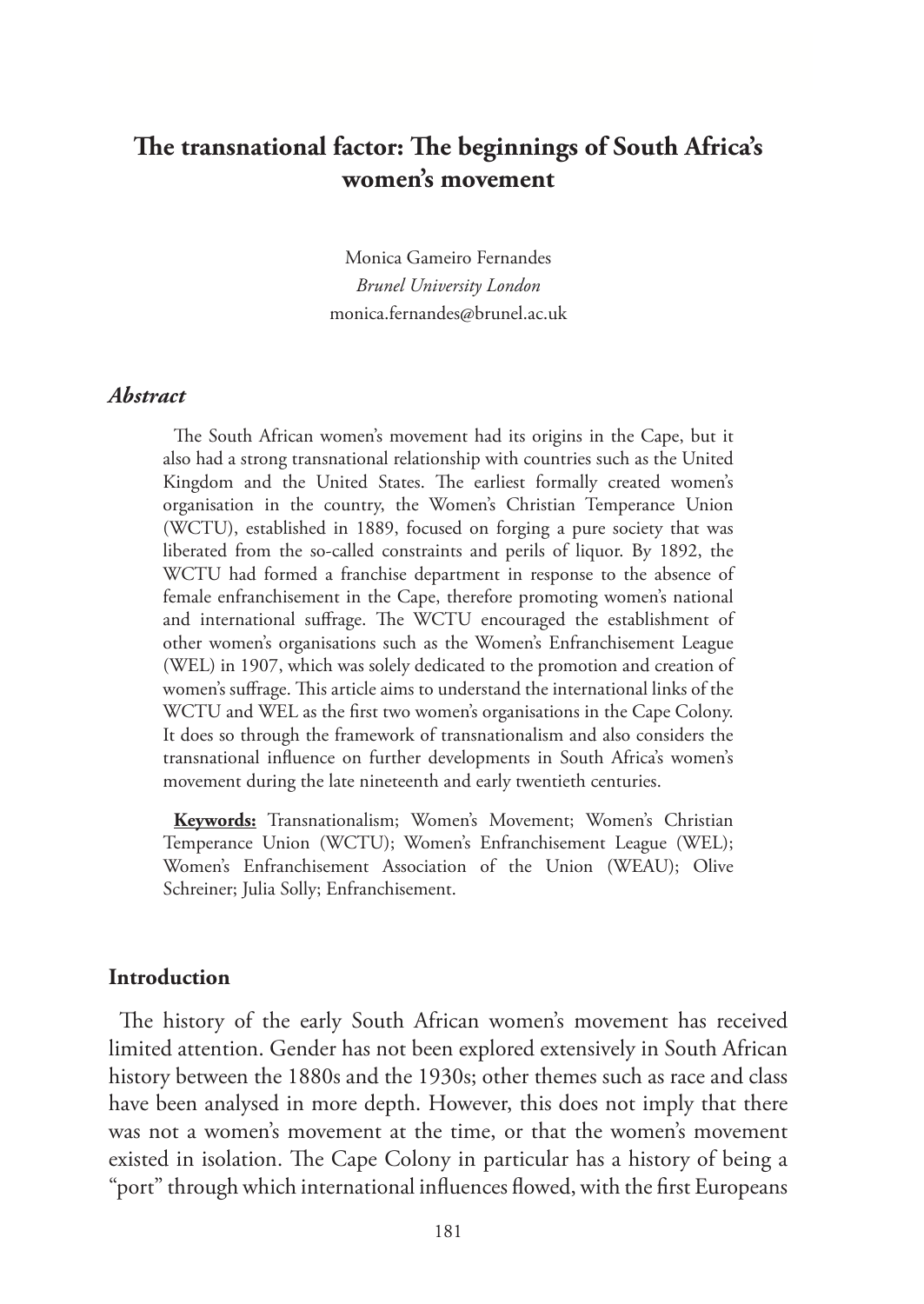settling there in 1652. Since the seventeenth century, the Cape Colony has been associated with and linked to a wider international community, which by the late nineteenth century played a pivotal role in the establishment and emergence of the South African women's movement.

Naturally, these international links were an opportunity for new concepts, ideas and approaches to defy boundaries and enter new spaces. The South African women's movement initially materialised as a result of reformist approaches which linked women's rights to societal matters such as religion, abolition and education.1 The rationale of this approach was that women's rights and other socio-political issues would have a greater probability of being addressed by society if they were related to broader issues that affected the wider community.

This article adopts a transnational perspective as a theoretical framework for its method of analysis. The transnational here refers to an international component that goes beyond borders. While historians such as Ian Fletcher make a distinction between the international and the transnational, these terms will be used interchangeably in this paper, with a specific focus on defying physical borders. The significance of this approach is that it helps to place the South African women's movement in the wider international context of women's organisations and the international suffrage movement. Additionally, the transnational perspective is paramount for demonstrating the planning and networking of South African women in the pursuit of their organisational aims. It is through this networking that women's organisations created a collaborative approach and ultimately influenced each other structurally and ideologically.

However, it was not just the international element of the Cape that was important for the emergence of the South African women's movement. The Cape's politico-legal status was fundamental in initiating and motivating the establishment of a women's organisation focused on enfranchisement. The Cape was the only region of South Africa that legally allowed qualified black<sup>2</sup> men to vote, depending on the value of the property they owned and their level of education, emphasising a class system beyond simple racial division. This forms part of the "rhetoric of women's suffrage in South Africa" in which class and race played a fundamental role in creating the South African suffrage

<sup>1</sup> C Walker, *The women's suffrage movement in South Africa* (South Africa, University of Cape Town, 1979), p. 4.

<sup>2</sup> During the nineteenth century, the term "black" was used to refer to African and Coloured individuals.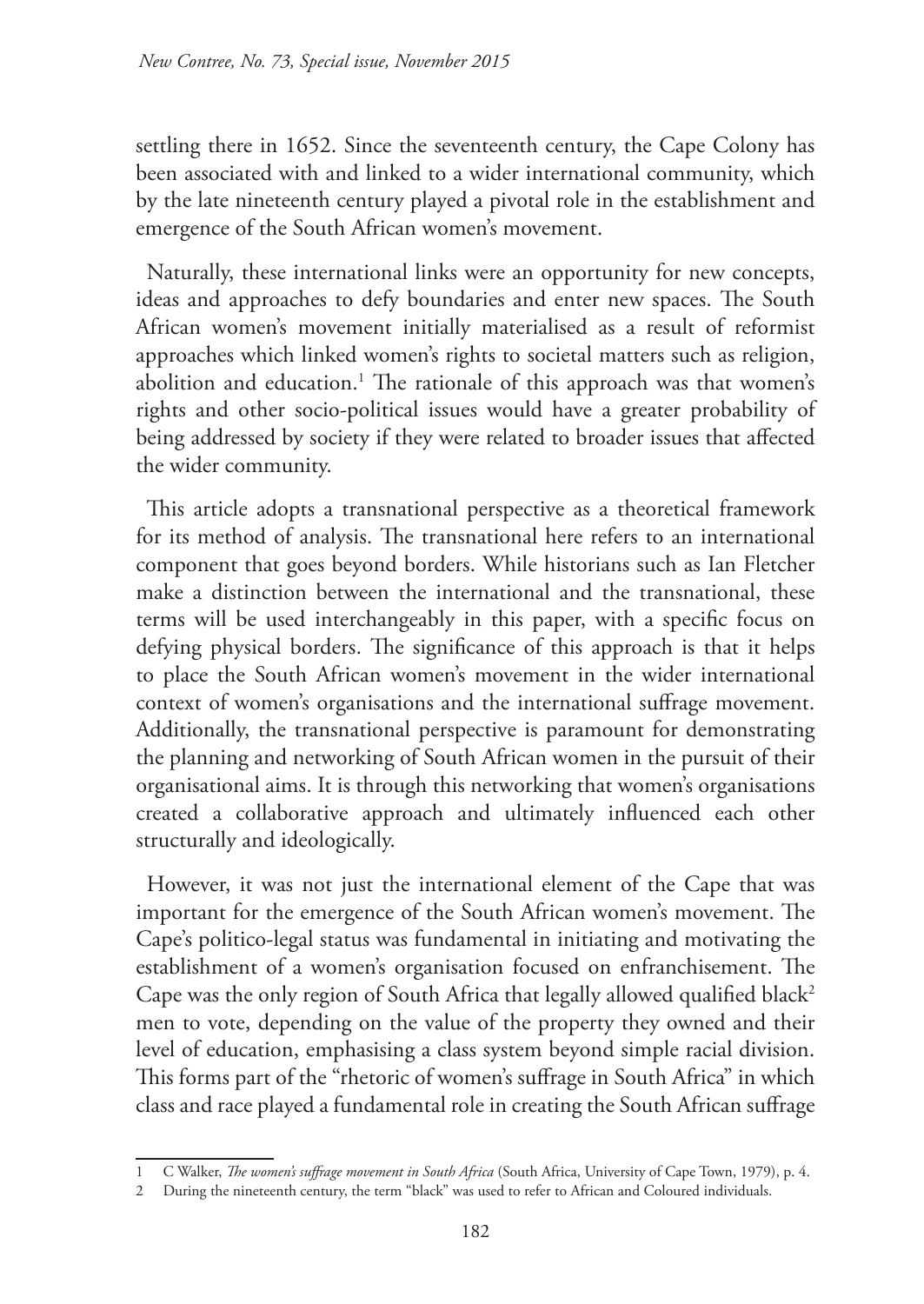movement.<sup>3</sup> Because qualified black men had the right to vote, white women in the Cape were therefore being discriminated against due to their gender, not their race. This was an important contextual influence that shaped the Cape's women's movement, its approach to South African politics and the overall aims if its individual organisations.

There are several historians who have written about the WCTU and WEL, but Gaitskell's work, "The imperial tie: Obstacle to asset for South Africa's women suffragists before 1930?" in particular has been an invaluable source for understanding the early women's movement. Gaitskell argues that the South African women's suffrage movement had a strong link to the UK due to imperialism, and that the WEAU was active in attracting a diverse audience of women (including Afrikaans and black women) in South Africa. My paper will specifically discuss the WCTU and WEL, the two earliest women's organisations in the Cape, their international connections and the importance of these international links in establishing the women's movement in South Africa. Specific individuals within the WCTU and WEL who further encouraged the transnational nature of these organisations, including Olive Schreiner, Julia Solly, Emily Mackintosh and Georgianna and Emily Solomon, will be discussed. The article argues that the transnational element of the earlier South African women's movement was crucial in setting the foundations and momentum for the emergence of a women's movement that would continue into the twentieth century.

## **The international suffrage women's movement**

The transnational perspective of global history has not been written about widely, but there are several historians who have used this approach as a method for understanding the impact of transnationalism on historical events, social movements and political developments. Historians such as Fletcher argue that there is a distinction between internationalism and transnationalism. Fletcher argues that internationalism relates to the formal relations between sovereign states, whereas transnationalism is related to the self-determination of "nation states" within an imperial setting.<sup>4</sup> Gaitskell's work fits within Fletcher's

<sup>3</sup> P Scully, "White maternity and black infancy: The rhetoric of race on the South African women's suffrage movement 1895-1930", I Fletcher, L Mayhall et al., *Women's suffrage in the British empire* (London, Routledge, 2000), pp. 68-83.

<sup>4</sup> I Fletcher, L Mayhall et al., *Women's suffrage in the British empire* (London, Routledge, 2000), p. xvii.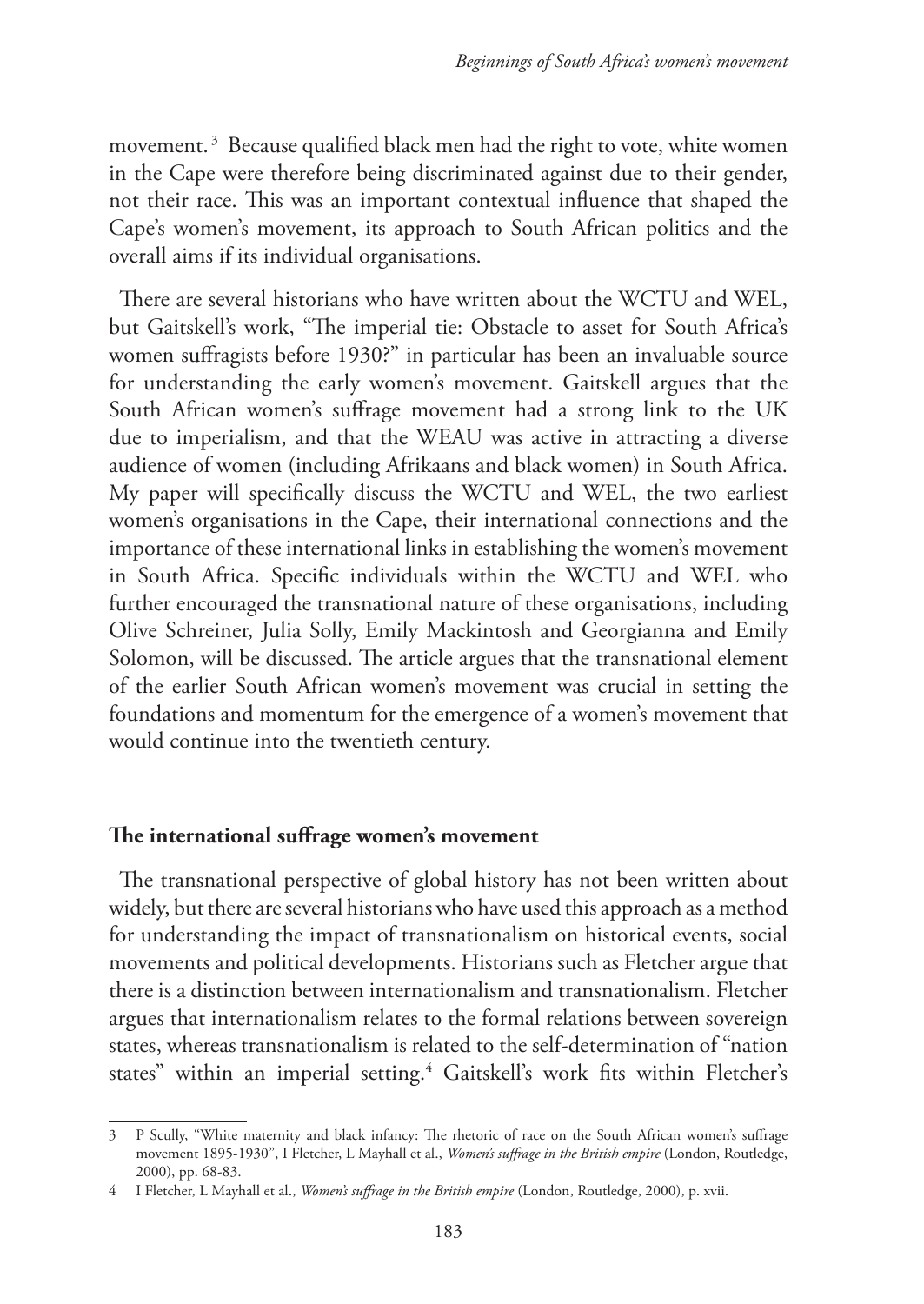definition of transnationalism, which analyses South Africa's link to the UK. Like Fletcher and Gaitskell, my work challenges the suffrage discourse by using transnationalism as a tool for going beyond a social understanding of gender, and linking it to a wider political identity related to race, enfranchisement, nationalism and, later on, apartheid.

In the nineteenth century, the USA and UK played a prominent role in and were at the forefront of the suffrage movement.<sup>5</sup> These countries also responded to specific international events such as the Anglo-Boer War, which divided them: the USA supported the Afrikaans population, while the UK supported their troops.<sup>6</sup> International perspectives on events such as the Anglo-Boer War encouraged networking around reforms, and as a result, close ties between organisations such as the International Women's Suffrage Alliance (IWSA) and specific individuals such as Olive Schreiner and Julia Solly were formed.7

These close ties resulted in increased interaction between international organisations, creating a collective identity that was further embodied in the first wave of international feminism.<sup>8</sup> It was this networking that encouraged South African women to consider the different approaches of both the UK and the USA towards reforms related to race and class.<sup>9</sup>

The transnational element of the Cape Colony's women's movement emerged in the context of women internationally starting to question their role in society and creating their own organisations for analysing and responding to these questions. International connections emerged in 1840 with the World Anti-Slavery Convention in London, where female delegates were forced to sit separately from their male counterparts. This gender segregation led to the 1848 Seneca Falls Convention, the first recorded women's right's convention and the start of the American women's movement.<sup>10</sup> In 1883, approximately 40 years after the Seneca Falls Convention in the USA, Olive Schreiner, a South African author based in the Eastern Cape, wrote her first novel, *The* 

<sup>5</sup> S Shaver Hughes & B Hughes, *Women in world history: Volume 2 – Readings from 1500 to the present* (New York, Routledge, 1997), p. 3.

<sup>6</sup> C Bolt, *Sisterhood questioned: Race, class and internationalism in the American and British women's movement c. 1880s-1970s* (London, Routledge, 2004), p. 21.

<sup>7</sup> C Bolt, *Sisterhood questioned*…, p. 7.

<sup>8</sup> L Rupp, *Worlds of women: The making of an international women's movement* (Princeton, Princeton University Press, 1997), p. 14.

<sup>9</sup> D Gaitskell, "The imperial tie: Obstacle or asset for South Africa's women suffragists before 1930?", *South African Historical Journal*, 47(1), October 2002, p. 3.

<sup>10</sup> L Rupp, *Worlds of women…,* p. 14.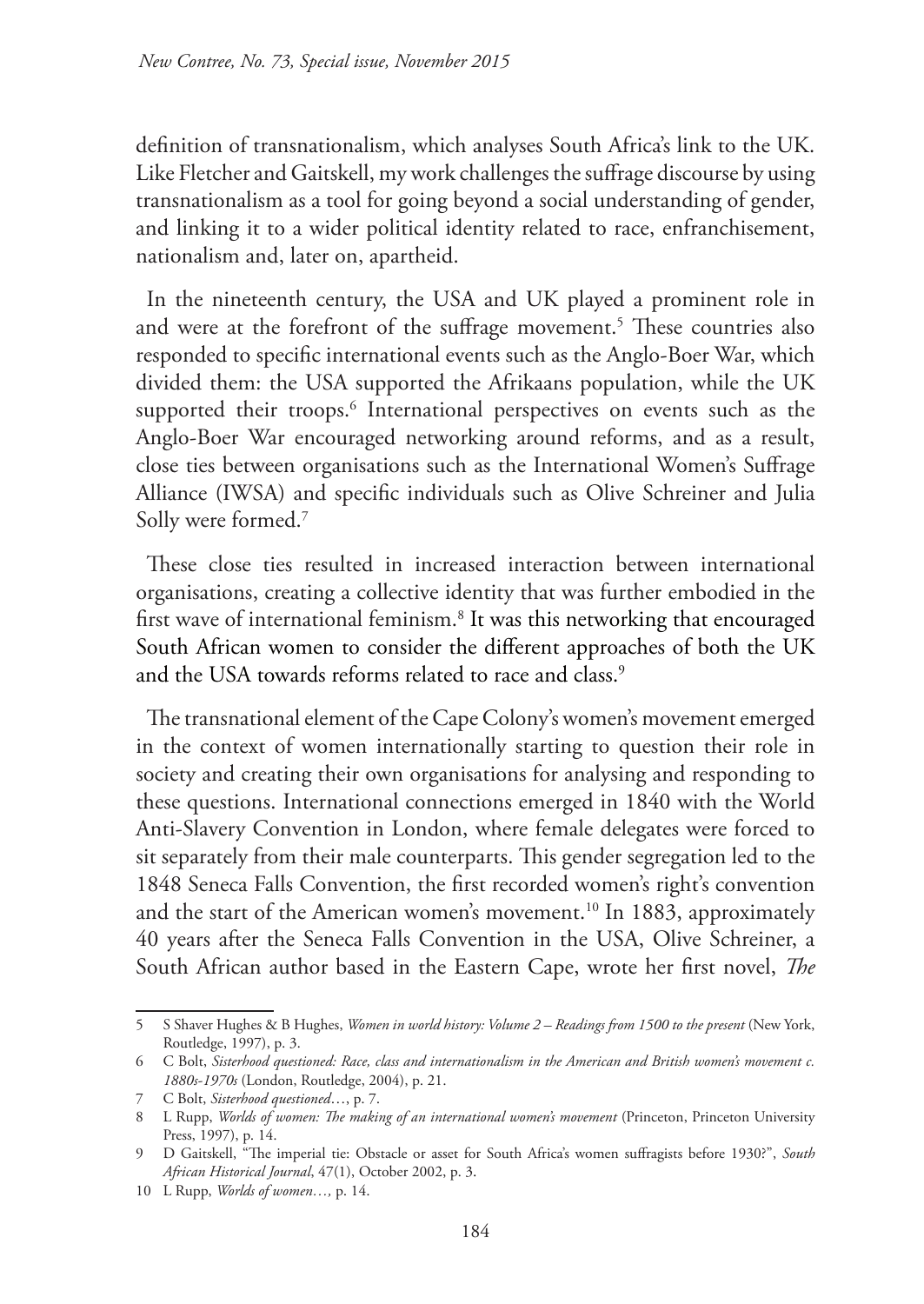*Story of an African Farm*. This novel questioned women's rights in a diverse environment where gender, race and class were socially divisive. *The Story of an African Farm* was the first publication in South Africa that openly questioned women's roles in the country and, as a result, Schreiner has been described as the "protagonist for the Women's Movement" in South Africa in the 20<sup>th</sup> century.<sup>11</sup>

Within five years of publishing *The Story of an African Farm,* the Women's Christian Temperance Union (WCTU) was created in the Cape. The WCTU was reformist in nature: female suffrage and other rights linked to religion and education were not ignored, but rather would be part of the wider, shared issues addressed by society. This approach was common in the USA, where the WCTU originated. In order to understand the message of Schreiner's novel and the motivation for the establishment of the women's organisation, the South African context needs to be further analysed. By the 1880s, there were political and economic tensions in South Africa. The country was divided into two Boer republics (the Transvaal and the Orange Free State) and two British colonies (the Cape and Natal). Economically, there was extensive migration to the Transvaal following the gold rush from 1886 onwards, which encouraged an open dialogue between the Cape and the Transvaal. Politically, there were heightened tensions between the British and the Boer republics, which was further epitomised by the Jameson Raid of 1895. While the black community were caught up within these tensions, qualified black men had the right to vote in the Cape Colony from 1853. By 1892, however, the Franchise and Ballot Act further restricted suffrage for qualified black men by increasing the property qualifications for from £25 to £75.<sup>12</sup> It is estimated that by 1910, 15% of the black population could vote, while white women were still fighting for their right for enfranchisement. This signifies that, while there was racial division in the Cape Colony, enfranchisement was based on gender and class rather than on race.<sup>13</sup>

<sup>11</sup> H Joseph, "South Africa's greatest daughter", *Liberation: A Journal of Democratic Discussion*, 11, 1955, p. 14.

<sup>12</sup> R Davenport & C Saunders, *South Africa: A modern history* (Basingstoke, Palgrave Macmillan, 1991), p. 112.

<sup>13</sup> D Gaitskell, "The imperial tie…", *South African Historical Journal*, 47(1), October 2002, p. 3.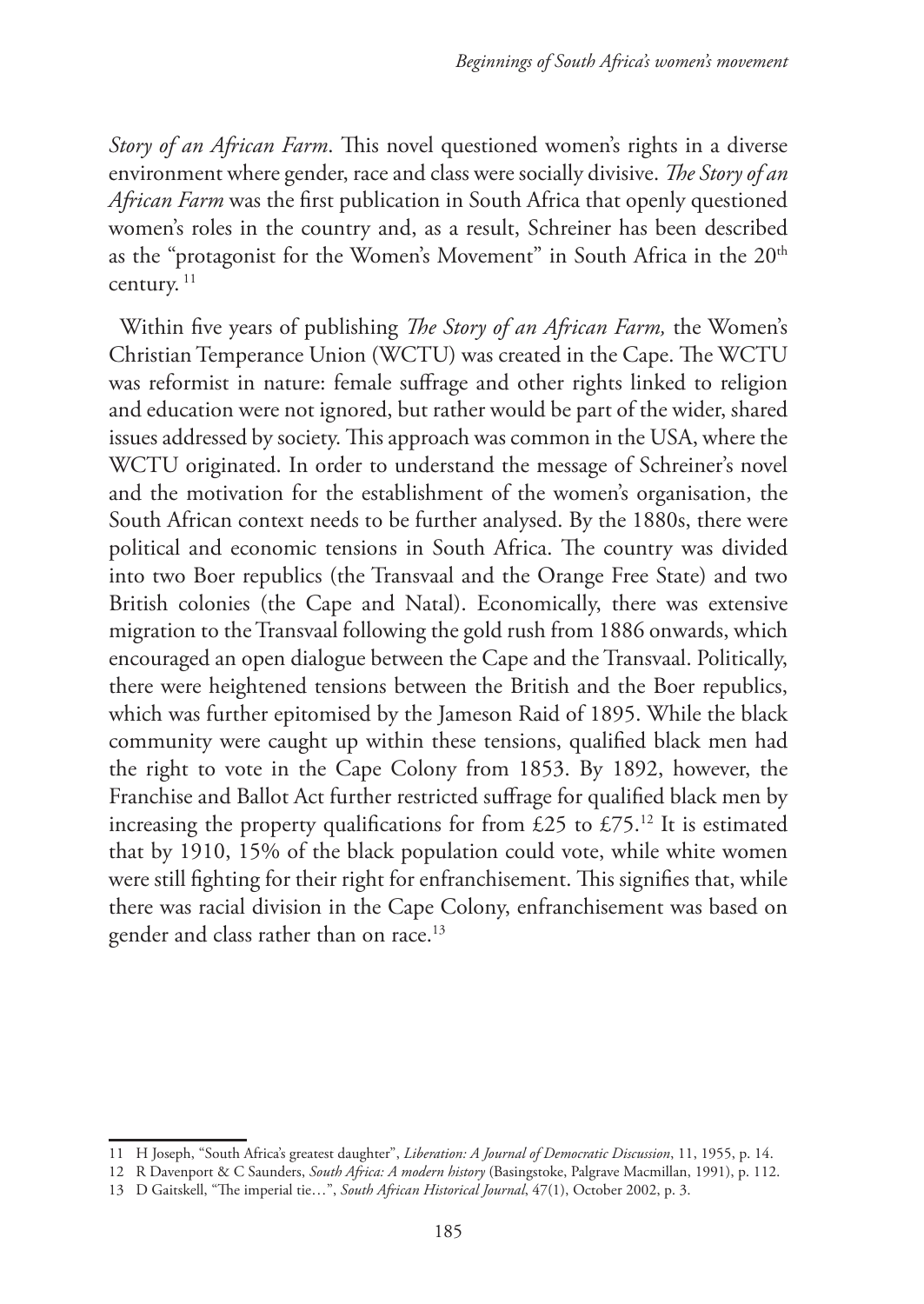#### **The Women's Christian Temperance Union**

It was in this complex setting that South Africa's first women's organisation, the Women's Christian Temperance Union (WCTU), was established in 1889.14 It was the "first organised Women's Society" in the Cape Colony and the rest of what would become the Union of South Africa, and was the result of the international tour of an American WCTU member, Mary Leavitt.15 These suffrage world tours were common in the late nineteenth and early twentieth centuries and were used to raise awareness of the international women's suffrage movement in Commonwealth and developing countries, and as a way to raise fundsand network with other women leaders. 16

Initially created in New York in 1874, the aim of the WCTU was to create a pure society, in particular through its advocacy against liquor.17 Liquor was not the only concern of the WCTU, which developed its own perspective of women's enfranchisement and responded by creating the WCTU's franchise department in the Cape in 1892. Nationally, the WCTU's protests were mainly based on writing petitions and handing them to senior members of society in the hope that their concerns would be addressed. The WCTU's first petition was submitted in 1892.<sup>18</sup> It challenged the consent drinking age and resulted in the age being raised from 10 years in 1892 to 16 years in 1916.19 This was an unsurprising topic for the WCTU's first petition as the organisation was concerned with preserving the purity of society and advocated against alcohol, calling for its limited use.<sup>20</sup> This form of protest seemed to be an organisational characteristic and would continue to be used by women's organisations into the mid-twentieth century.

While race was a dominant theme in South African society in 1889, the WCTU was progressive in its attitude towards race: the organisation supported all South African women having the right to vote, regardless of their race.

<sup>14</sup> UCT Manuscripts and Archives, Cape Town, Reference: BAP 178.06; Pamphlet, "Women's Christian Temperance Union, Cape Province: Golden Jubilee 1889-1939", 1939, p. 1.

<sup>15</sup> UCT Manuscripts and Archives, Cape Town, Reference: BC 597, Article, "South African Outlook", 1 May 1939, p. 116.

<sup>16</sup> E van Heyningen and P Merrett, "'The healing touch': The guild of loyal women of South Africa 1900-1912", *South African Historical Journal*, 47(1), October 2002, p. 33.

<sup>17</sup> UCT Manuscripts and Archives, Cape Town, Reference: BAP 178.06 WOM; Pamphlet, "Women's Christian Temperance Union, Cape Province: Golden Jubilee 1889-1939", 1939, p. 2.

<sup>18</sup> UCT Manuscripts and Archives, Cape Town, Reference: BAP 178.06 WOM; Pamphlet, "Women's Christian Temperance Union, Cape Province: Golden Jubilee 1889-1939", 1939, p. 1.

<sup>19</sup> UCT Manuscripts and Archives, Cape Town, Reference: BA 178.SOL; Speech, Emilie Solomon (WCTU leader) Opening Address: 46<sup>th</sup> Convention of the Cape Province of the WCTU, Port Elizabeth. October 1935.

<sup>20</sup> J Carson, *Emilie Solomon, 1858-1939* (Juta and Co, Johannesburg, 1941), p. 54.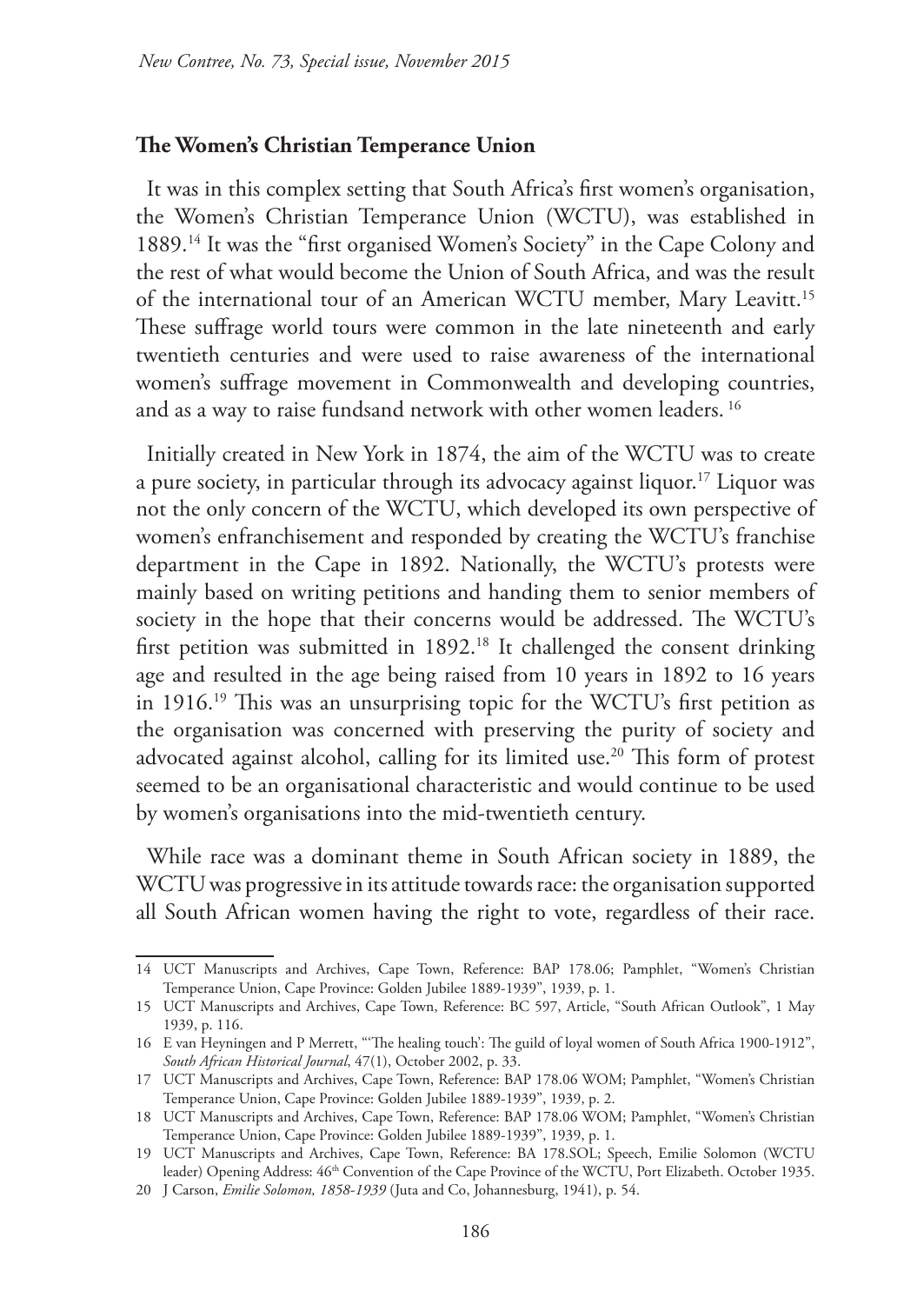One of its prominent leaders, Emilie Solomon, stated after white women were granted the vote in 1930:<sup>21</sup>

We had always worked for this reform in the hope it would be granted to women without the distinction of race or colour, and a great deal of the joy of victory was taken away by the way in which the vote was given.

In noting the "way in which the vote was given", Solomon was referring to the 1930 Women's Enfranchisement Bill, which enfranchised only white women. This Bill racialised women's rights: women's enfranchisement was determined by colour rather than gender. By 1930, Solomon refused to use her vote as she felt it was being "compromised"22 since the vote was not representative of all South African women and did not achieve universal suffrage. Racial politics dictated the development of suffrage in South Africa.

It is unclear whether the WCTU was multiracial in its representation, but there is evidence that the organisation was working with coloured and African women in the Cape who "were interested in their Union".23 By 1911 the WCTU had helped to establish the Coloured and Native Union in the Cape, $24$  increasing its audience from the "exclusively white, upper class" women in towns"25 to a more inclusive cohort. This signifies that the WCTU was interested in a collaborative approach based on educating coloured and African women and possibly advising them on how best to organise and represent themselves regarding the specific issues they experience. In this sense, the WCTU was guiding and encouraging a collective movement, empowering black and coloured women to confront and address social and political matters. Similarly the WCTU itself was used as a model on which the new union could base its own structure.

The relationship with the Coloured and Native Union was documented in detail in the WCTU's periodical, *The White Ribbon,*26 in which the WCTU described itself as extending "the right hand of fellowship",<sup>27</sup> indicating its

<sup>21</sup> UCT Manuscripts and Archives, Cape Town, Reference: BA 178.SOL; Speech, Emilie Solomon (WCTU leader) Opening Address: 46th Convention of the Cape Province of the WCTU, Port Elizabeth, October 1935.

<sup>22</sup> C Walker, *Women and gender in Southern Africa to 1945* (Cape Town, David Philip, 1990), p. 335.

<sup>23</sup> UCT Manuscripts and Archives, Cape Town, Reference: BAP 178.06 WOM; Pamphlet, "Women's Christian Temperance Union, Cape Province: Golden Jubilee 1889-1939", 1939, p. 3

<sup>24</sup> UCT Manuscripts and Archives, Cape Town, Reference: BAP 178 WHIT; Pamphlet, *The White Ribbon*, December 1989, 72.

<sup>25</sup> C Walker, *Women and Resistance in South Africa* (David Philip, Cape Town, 1992), p.10.

<sup>26</sup> UCT Manuscripts and Archives, Cape Town, Reference: BAP 178 WHIT; Pamphlet, *The White Ribbon*, December 1989, p. 70.

<sup>27</sup> UCT Manuscripts and Archives, Cape Town, Reference: BAP 178 WHIT; Pamphlet, *The White Ribbon*, December 1989, p. 72.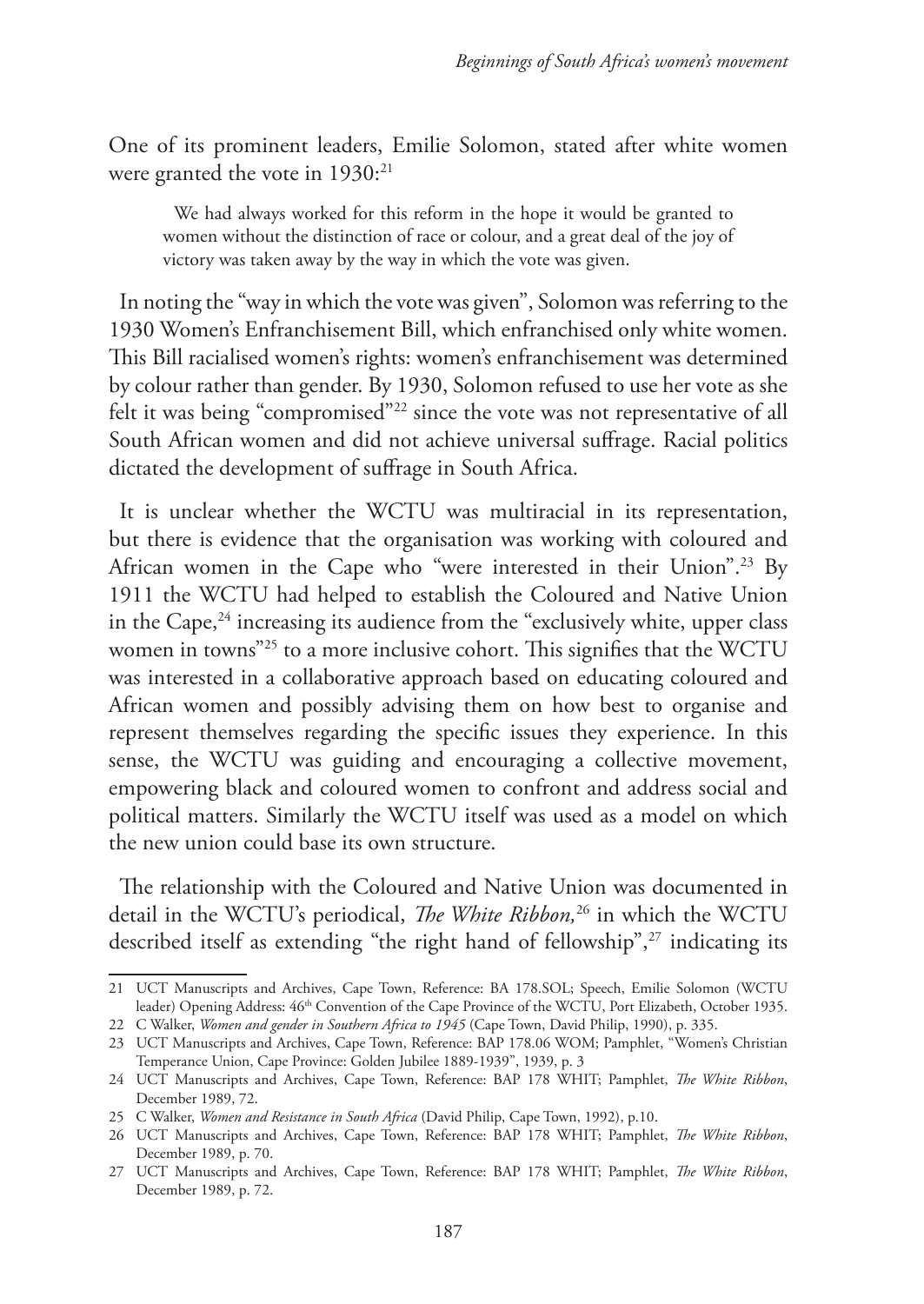willingness to help with the establishment and development of other women's organisations. The WCTU extended networking opportunities to the Coloured and Native Union by inviting it to the WCTU's world convention in London in 1920. These networking opportunities established a dialogue with the wider international community and the Cape. By collaborating with other women's organisations such as the Coloured and Native Union, the WCTU created a multiracial community of women fighting for social purity and suffrage.

Through *The White Ribbon*, local unions' details, such as where they originated, were recorded. Specific areas and towns that had set up unions included Stellenbosch, Cape Town, Paarl and Wynberg,<sup>28</sup> indicating that the movement was widespread in Cape Colony and, more importantly, that there was demand from these communities for the establishment of such unions.

The WCTU was an important organisation in South Africa because it was a model for future women's organisations and educated and encouraged a new generation of women who would later politically and socially define women's roles in the country. The WCTU was aware of its influence, describing itself as "the pioneer society in starting to work for Women's Suffrage"29 through the creation of its franchise department. As a result of "our work", the Women's Enfranchisement League (WEL) in the Cape was formed in 1907.<sup>30</sup> The WCTU took responsibility for the creation of the political women's movement in South Africa, and as a result helped to create the Cape branch of the WEL. This influence was also recognised by WEL, which affirmed in its periodical, *Flashlight*, that "suffrage had been affiliated to the Cape province WEL through WCTU".<sup>31</sup> This indicates the extent to which the WEL based its structure and other organisational details on the example of the WCTU in order to learn strategies for approaching and protesting such issues as suffrage and women's rights.

The WCTU was fundamental in influencing and creating the female leaders who would shape the women's movement in South Africa. Emily Macintosh, a former WCTU member, became the first president of the

<sup>28</sup> UCT Manuscripts and Archives, Cape Town, Reference: BAP 178 WHIT; Pamphlet, *The White Ribbon*, December 1989, p. 73.

<sup>29</sup> UCT Manuscripts and Archives, Cape Town, Reference: BAP 178.06 WOM; Pamphlet, "Women's Christian Temperance Union, Cape Province: Golden Jubilee 1889-1939", 1939, p. 2.

<sup>30</sup> UCT Manuscripts and Archives, Cape Town, Reference: BAP 178.06 WOM; Pamphlet, "Women's Christian Temperance Union, Cape Province: Golden Jubilee 1889-1939", 1939, p. 3.

<sup>31</sup> Wits Historical Papers, Johannesburg, Reference: A133; Pamphlet*: Flashlight*-Victory Number, 1930, p. 28.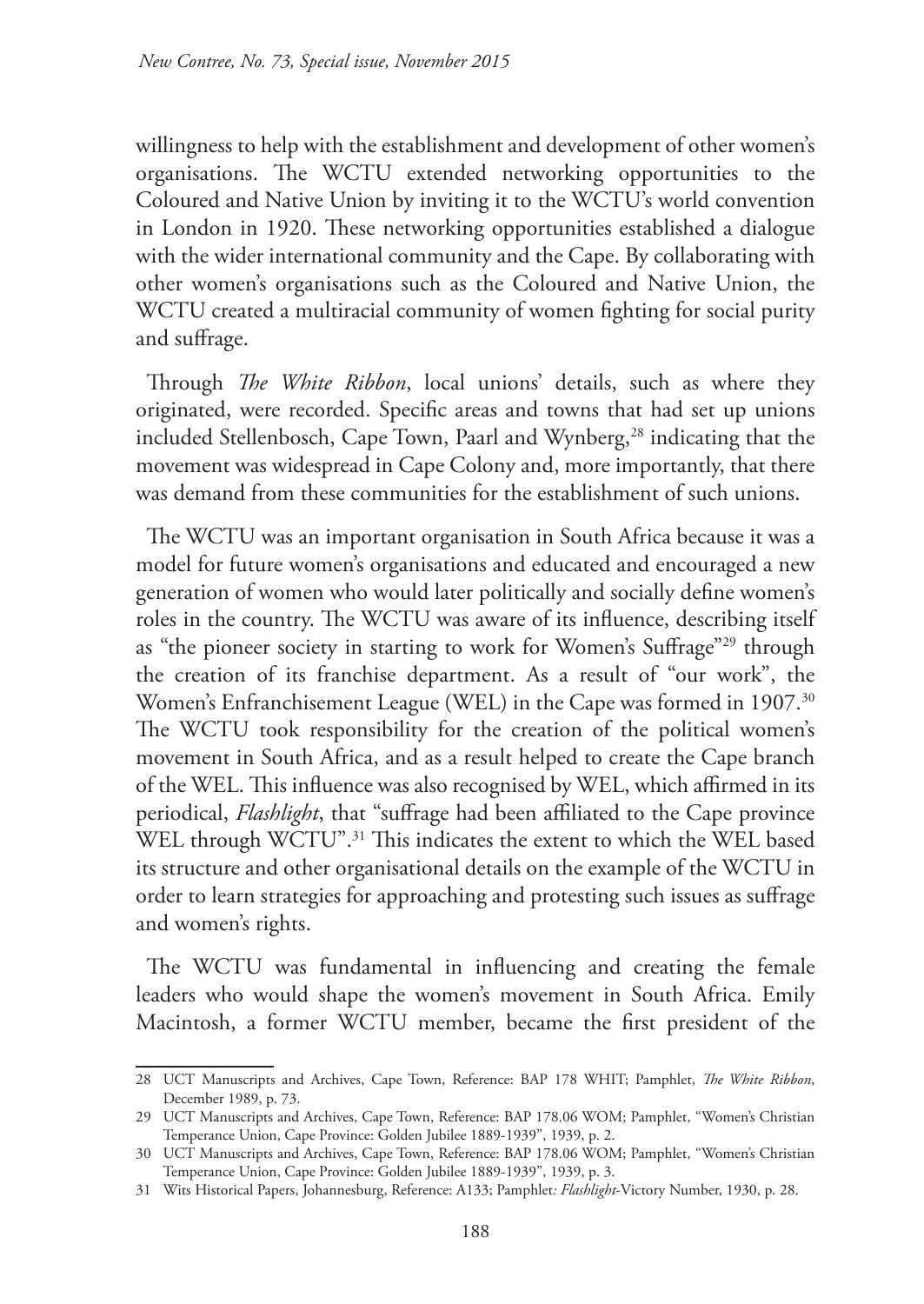Women's Enfranchisement Association of the Union (WEAU), an umbrella organisation that represented several suffrage societies.32 Julia Solly formed and was the superintendent of the WCTU's franchise department in 189233 and held this position until the 1930s.<sup>34</sup> Due to her experience, Solly had extensive knowledge of the suffrage movement and the functioning of other women's organisations. She would later become one of the founding members of the WEL in the Cape, and of the National Women's Council of South Africa (NCWSA), which aimed to help women with their economic, social, intellectual and political development.<sup>35</sup>

Solly worked closely with WCTU leaders such as Solomon, who came from a politically liberal family and progressed through the ranks of the WCTU: she was the Cape President of the WCTU from 1911-1919, the South African national president of the WCTU from 1919-1925 and the World Vice President of the WCTU from 1925-1931.36

#### **The WCTU and its transnational connections**

Solomon, Macintosh and Solly had strong ties with foreign countries. The Solomons had a strong link with the UK, the birthplace of Emilie's aunt, Georgiana Soloman. Emilie and Georgiana travelled to London often, taking part in the activities of the Women's Social and Political Union (WSPU). Macintosh also had strong ties with the UK,<sup>37</sup> while Solly was born and raised in Liverpool. These women were English speaking, well-educated and literate, and they had the fortunate opportunity to travel and be exposed first hand to the political setting of the UK. Their travels and the individuals with whom they networked impacted their activities and attitude towards suffrage.

Having said this, the transnational influence was two fold in South Africa. On one hand, the international influence affected South African women's political roles by inspiring them to question enfranchisement, while concurrently

<sup>32</sup> I Tyrrell, *Woman's world, woman's empire: The woman's Christian temperance union in international perspective, 1880-1930* (USA, University of North Carolina Press, 1991), p. 223.

<sup>33</sup> P Scully, "White maternity and black infancy...", I Fletcher, L Mayhall et al., *Women's suffrage in the British empire...,* pp. 68-83.

<sup>34</sup> Human Sciences Research Council, *Women marching into the 21st century: Wathint' Abafazi Wathint' Imbokodo* (South Africa, HSRC Press, 2000), p. 74.

<sup>35</sup> UCT Manuscripts and Archives, Cape Town, Reference: BC 775; Annual Report, National Council of Women in South Africa 1947-1948, p. 19.

<sup>36</sup> I Tyrrell, *Woman's world, woman's empire…,* p. 224.

<sup>37</sup> D Gaitskell, "The imperial tie…", *South African Historical Journal*, 47(1), October 2002, p. 8.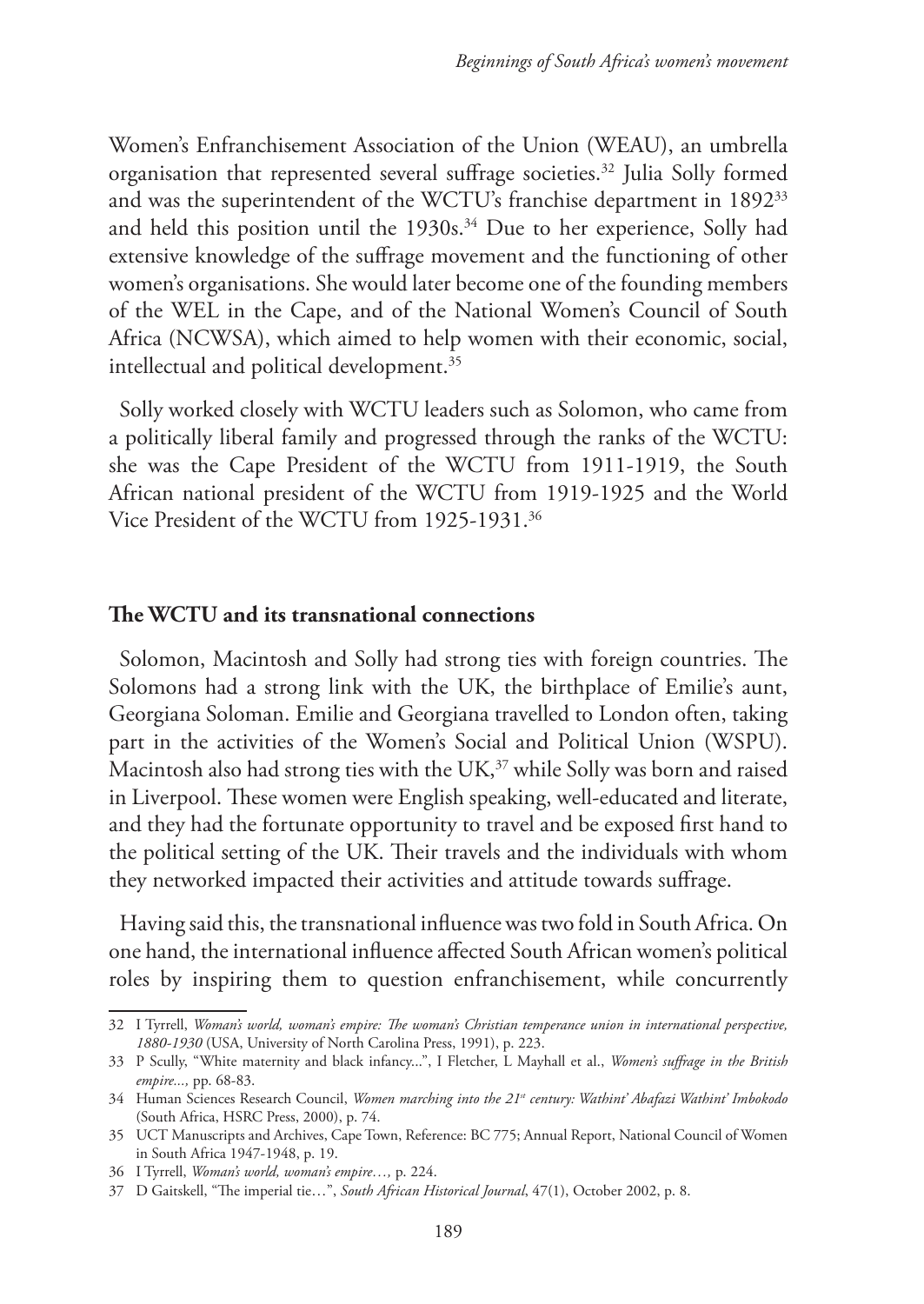South African women were influencing the international context by becoming increasingly involved in international organisations. The exposure of issues in the WCTU gave members the unique opportunity to contribute to the international suffrage movement. May Sewell, a South African WCTU member and founder of the NCWSA, worked alongside Frances Willard (a founder of the World WCTU) to establish the International Council of Women's (ICW) regulations.38 The ICW was the first international organisation that was concerned with women's human rights. This demonstrates that South African women were able to place the South African suffrage movement internationally and that they had an understanding of universal suffrage. It was also through these networks that South African women had the opportunity to contribute to the overall international network, which was in and of itself an important factor: South African women were empowering themselves nationally and internationally.

The WCTU encouraged members to take part in international networks. Not only was the WCTU an international organisation by nature, but also it commonly planned international tours. As the WCTU President of the Cape Colony, Emilie Solomon travelled to the UK, Canada, Italy and Switzerland.<sup>39</sup> These international tours planned by white women's groups such as the WCTU during the early twentieth century demonstrated the intricacy of the organisation, networking and mobility of the women's movement and its transnational nature. These tours also reveal that the fight for women's suffrage was a global issue that brought women from different countries together.

To further expand its international network, the World WCTU (WWCTU) was created in 1883<sup>40</sup> and established in Cape Colony in 1903.<sup>41</sup> The WWCTU was concerned with creating a stronger international network and in doing so it became a founding member of the ICW in 1893.<sup>42</sup> Having South African representation in the WWCTU further increased the exposure of South African women to the international women's movement, giving individuals such as Emilie Solomon influential and important contacts for the

<sup>38</sup> UCT Manuscripts and Archives, Cape Town, Reference: BAP 178.06 WOM; Pamphlet, "Women's Christian Temperance Union, Cape Province: Golden Jubilee 1889-1939", 1939, p. 3.

<sup>39</sup> J Carson, *Emilie Solomon…*, p. 82.

<sup>40</sup> World Women's Christian Temperance Union, "WWCTU beginnings", October 2014 (available at http:// www.wwctu.com/pages/history.html, as accessed on 10 April 2015).

<sup>41</sup> UCT Manuscripts and Archives, Cape Town, Reference: BAP 178 WHIT; Pamphlet, *The White Ribbon*, December 1989, p. 64.

<sup>42</sup> World Women's Christian Temperance Union, "WWCTU beginnings", October 2014 (available at http:// www.wwctu.com/pages/history.html, as accessed on 10 April 2015). The WWCTU was also made a charter member of the United Nations Non-Governmental Organisations in 1945.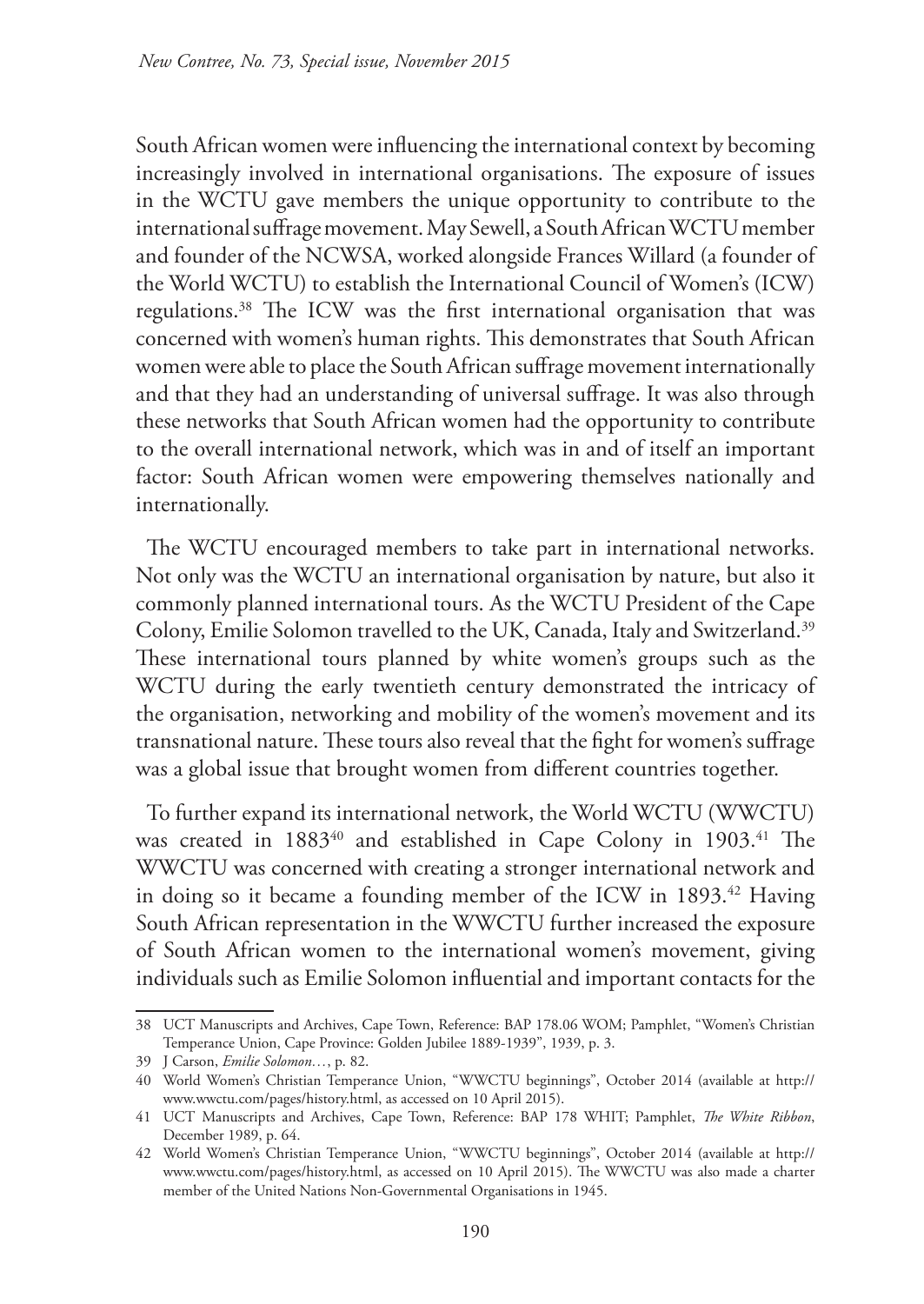further development of the South African women's movement. News from the international networks and tours was published in *The White Ribbon* as a way of informing its members to the national and international situation regarding the organisation's aims and women's suffrage overall.

## **The Women's Enfranchisement League (WEL)**

While the WCTU was the first women's organisation established in South Africa, it was not solely focused on enfranchisement. The Women's Enfranchisement League (WEL), established in 1902 in Natal Colony, spread throughout the country; its most popular branch was created in Cape Colony in 1907 by 40 WCTU members in Cape Town $43$  "to promote an intelligent interest in the question of Political Enfranchisement of Women in Cape Colony and to advocate the granting of the Vote of Women on the same terms of men".<sup>44</sup> This was the first organisation that was primarily focused on women's enfranchisement in South Africa and it wanted to create an open dialogue in which the challenges and issues related to enfranchisement were discussed and acted upon.

The organisation was largely comprised of white, middle to upper class women, who were well read and aware of the international suffrage movement. This knowledge was demonstrated in *Women's Enfranchisement League: Our Claim for Enfranchisement*, WEL's 1912 publication, which made detailed reference to women's plight in Australia and New Zealand.<sup>45</sup> These countries were important to WEL because they were the first two countries in the world to enfranchise women nationally, but also because they had a similar relationship with the United Kingdom to South Africa. The publication of this information contributed to the understanding of the international status of women's enfranchisement and allowed it to be used as leverage to promote the further development of suffrage in South Africa.<sup>46</sup>

<sup>43</sup> UCT Manuscripts and Archives, Cape Town, Reference: BC 597, Article: *South African Outlook*, 1 May 1939, p. 117.

<sup>44</sup> LSE Women's Library, Reference: PC/06/396-11/35; Pamphlet, *Women's Enfranchisement League: Our Claim for Enfranchisement – Cape Colony*, 1912, p. 1.

<sup>45</sup> LSE Women's Library, Reference: PC/06/396-11/35; Pamphlet, *Women's Enfranchisement League: Our Claim for Enfranchisement – Cape Colony*, 1912, p. 3.

<sup>46</sup> Wits Historical Papers, Johannesburg, Reference: A133; Pamphlet: *Flashlight*, April 1930, pp. 15, 28.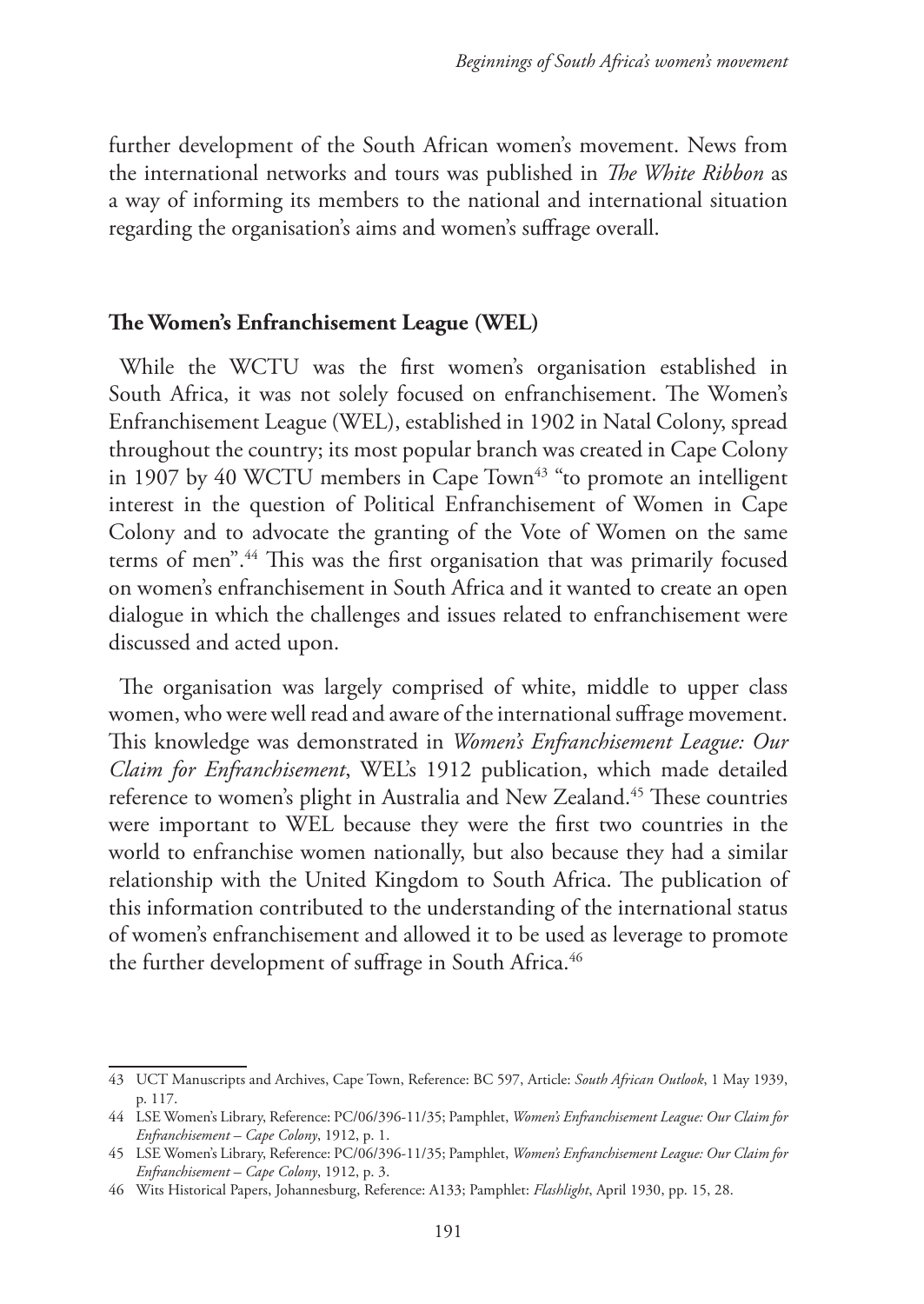There is evidence that WEL members in the Cape were well versed in the literature related to the women's movement: reference was made to Mary Wollstonecraft, Elizabeth Fry and John Stuart Mill.<sup>47</sup> Mill's concepts were discussed in detail in WEL's periodical, where the belief in equal rights between men and women, including the equal right to vote,<sup>48</sup> was extensively discussed. These kinds of theories and literature further justified the need for women's votes in the UK and South Africa. They also demonstrated how organisations such as WEL used literature and academic debates about women's suffrage to justify their aims and actions.

This intellectual development was closely related to the social and intellectual context of the WCTU and WEL. Solly, one of the founders of the WEL in the Cape, discussed how the women's movement in South Africa stemmed from the growth of an idea.<sup>49</sup> Her thesis stated the idea of women's enfranchisement and equality originated in the USA and the UK and, like a seed, had grown and spread to other countries such as South Africa. In this essay Solly and WEL formally recognised other women's organisations, events and countries that had helped to shape South Africa's own women's movement, including Seneca Falls in the USA and women's enfranchisement in New Zealand (1893) and Australia (1902). Significantly, this essay demonstrates the strong interconnectedness and influence between women's organisations in different countries. British suffrage organisations identified with and were inspired by the suffrage movement in New Zealand and Australia, where women already had the vote.<sup>50</sup>

Like Solly, Olive Schreiner, the vice president of WEL's Cape branch<sup>51</sup> in 1907, was also well travelled, which exposed her to the literature of the women's movement in the UK and allowed her to develop valuable networks with suffragists Constance Lytton and Emmeline Pethick-Lawrence and socialist activist Eleanor Marx. These interactions with progressive thinkers abroad shaped how Schreiner interpreted the "women question" in South Africa, which was reflected in her novels. These friends and acquaintances exposed Schreiner to new perspectives of what the "new woman" was, and

<sup>47</sup> LSE Women's Library, Reference: PC/06/396-11/35; Article, Julia Solly (WEL leader), "Growth of an Idea", *Women's Enfranchisement League: Our Claim for Enfranchisement* – Cape Colony, 1912, p. 41.

<sup>48</sup> LSE Women's Library, Reference: PC/06/396-11/35; Pamphlet, *Women's Enfranchisement League: Our Claim for Enfranchisement* – Cape Colony, 1912, p. 31.

<sup>49</sup> LSE Women's Library, Reference: PC/06/396-11/35; Article, Julia Solly (WEL leader), "Growth of an idea", *Women's Enfranchisement League: Our Claim for Enfranchisement* – Cape Colony, 1912, p. 40.

<sup>50</sup> C Bolt, *Sisterhood questioned: Race, class and internationalism*…, p. 21.

<sup>51</sup> L Haysom, "Olive Schreiner and the women's vote", *Search Light South Africa*, 3(3), October 1993, p. 31.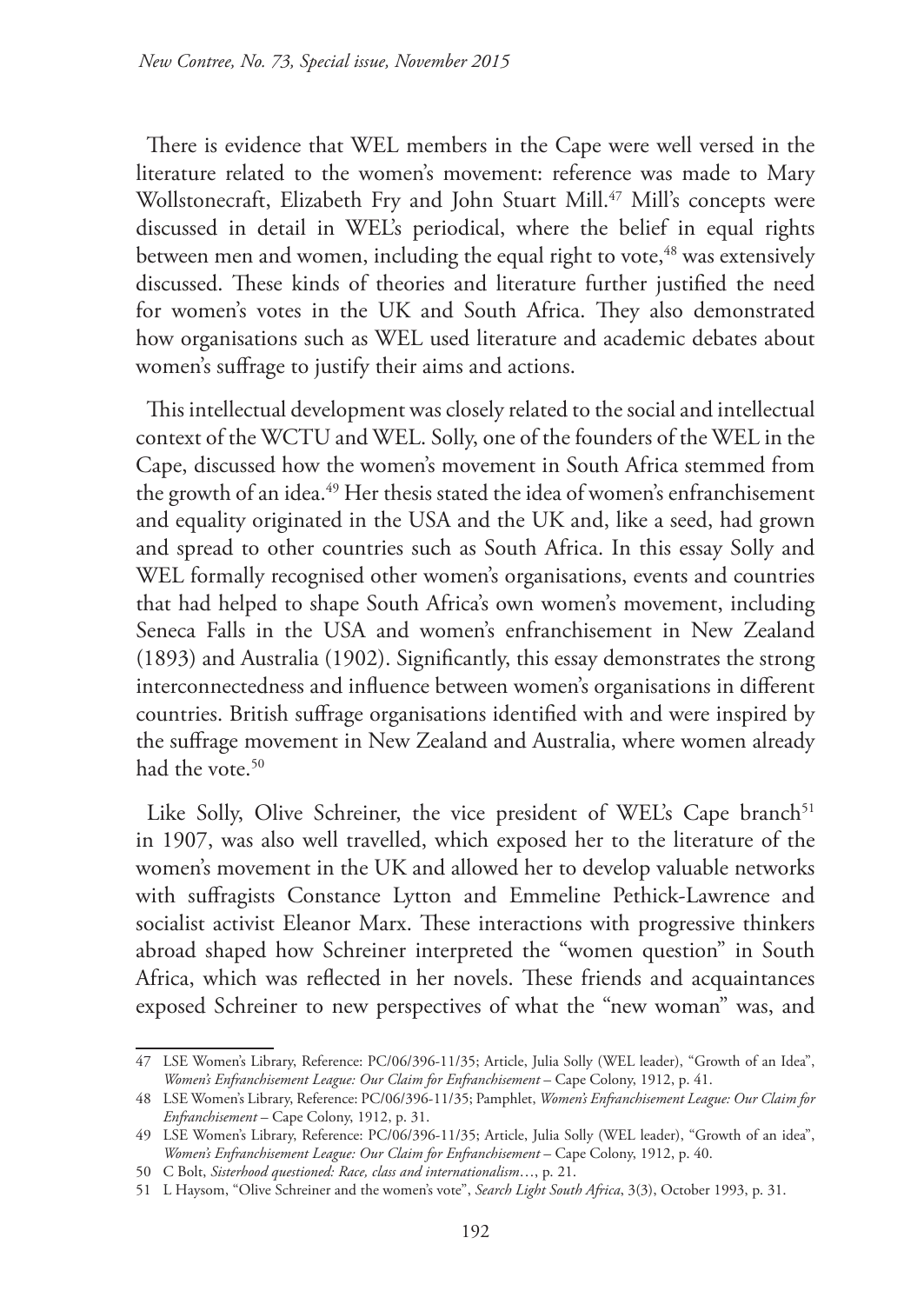this kind of dialogue influenced how Schreiner observed women developing internationally.52 Her eclectic group of acquaintances and friends allowed Schreiner to exchange and share ideas about women's rights that would transcend boundaries. Schreiner was also involved in and contributed to the international women's movement by serving as a committee member of the Women's International Congress at The Hague in 1915.<sup>53</sup> This committee was created in the hope of establishing peace during the First World War. The committee consisted of women from all around the world, and it was a "truly international and representative federation of nations in the future".<sup>54</sup>

Under Solly and Schreiner's leadership, the WEL Cape branch was incredibly popular, with approximately 2000 members in 1913, making it the largest in South Africa.<sup>55</sup> Under their guidance, the WEL Cape branch advocated for the right for all women to have the vote, regardless of race. This perspective created an internal conflict between the Cape and Johannesburg branches in 1909: the Cape WEL branch advocated for multiracial enfranchisement for women and therefore sought to be an organisation that represented all races, whereas the Johannesburg WEL branch believed that female enfranchisement should only have been extended to white women.

By 1911, this tension was formally addressed though the formation of South Africa's first national suffrage society, the Women's Enfranchisement Association of the Union (WEAU). The WEAU was created in March 1911<sup>56</sup> and was committed to obtaining votes for white women.<sup>57</sup> This union was an umbrella organisation that represented several suffrage societies,<sup>58</sup> including the WEL, and was affiliated with international organisations such as the British Dominion Women's Suffrage and the IWSA. Despite its widespread representation, the Cape WEL refused to join the WEAU because of its political stance on race implicit in its advocacy only of votes for white women.

The relationship between race and the transnational element of women's suffrage in South Africa was further challenged in 1911 when the IWSA toured South Africa. The IWSA's President, Carrie Chapman Catt from the

<sup>52</sup> R First & A Scott, *Olive Schreiner* (USA, University of Michigan, 1980), p. 268.

<sup>53</sup> J Raiskin, *Snow on the cane fields: Women's writings and creole subjectivity* (USA, University of Minnesota, 1996), p. 19.

<sup>54</sup> J Raiskin, *Snow on the cane fields…*, p. 21.

<sup>55</sup> D Gaitskell, "The imperial tie…", *South African Historical* Journal, 47(1), October 2002, p. 10.

<sup>56</sup> C Walker, *Women and resistance in South Africa*…, p. 20.

<sup>57</sup> L Haysom, "Olive Schreiner…", *Search Light South Africa*, 3(3), October 1993, p. 32.

<sup>58</sup> P Scully, "White maternity and black…", I Fletcher, L Mayhall et al. *Women's suffrage in the…,* pp. 68-83.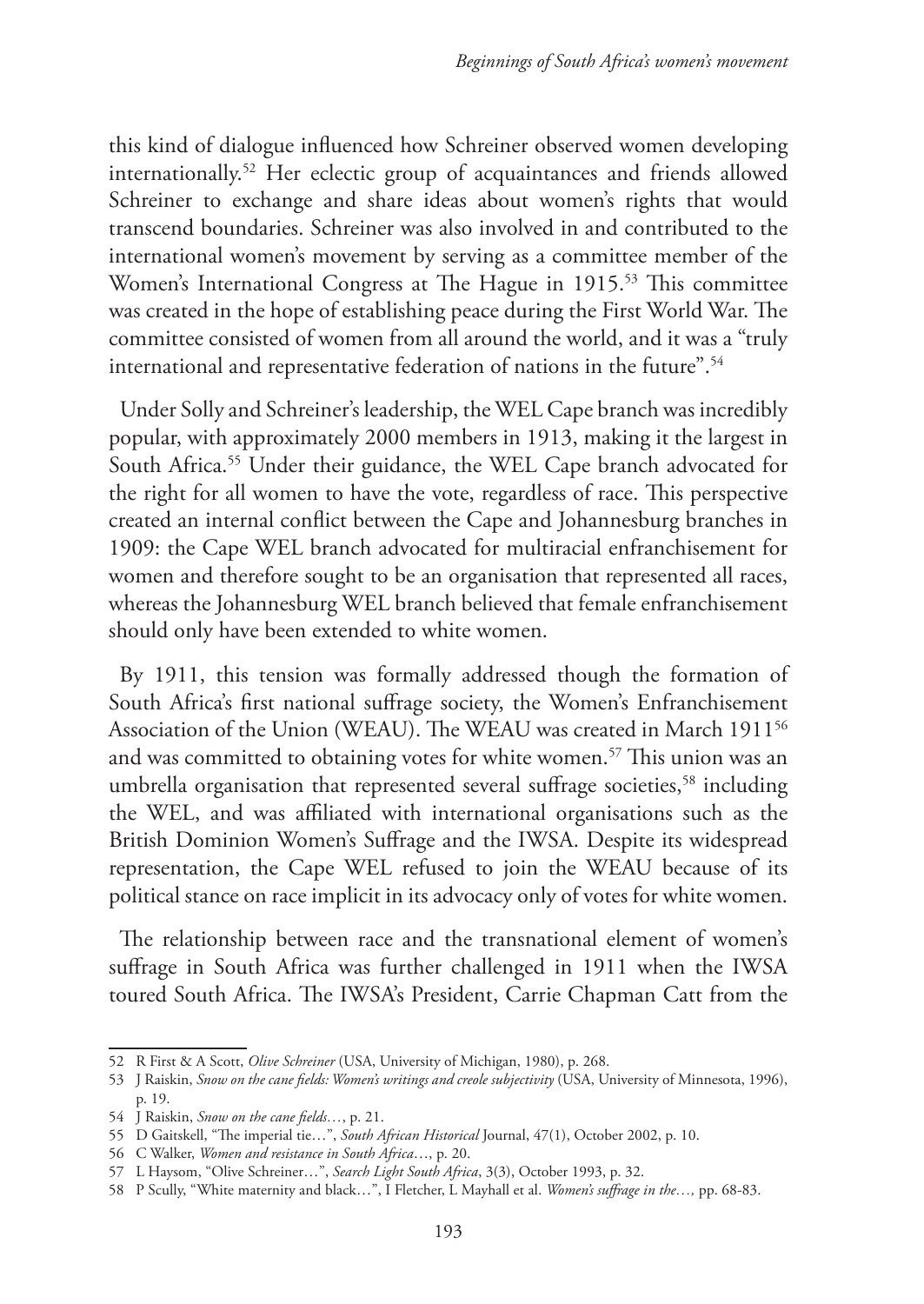USA, and vice President, Dr Aletta Jacobs from the Netherlands, started their tour in Cape Town in December 1911. Jacobs detailed the tour in a memoir, describing the unexpectedly large number of women's organisations she met while in the Cape,<sup>59</sup> including individuals such as Macintosh from the WCTU and Schreiner from the WEL.<sup>60</sup> These tours created a small circle of elite women who worked together on a national and international level, but had different opinions about the racial issue and women's suffrage in South Africa. President Chapman Catt recommended that the WEAU should not get involved in racial politics in South Africa, but instead focus only on suffrage for white women, because this would help to get the vote quicker.<sup>61</sup>

This approach divided the WEAU members. Lady Rose-Innes, a WEL and WEAU suffragist, stated in 1926 that "we know in our hearts we shall not get all that we ask, but we are very anxious for that half loaf. The other may come."62 This demonstrates that South African women were eager to get the vote, and were willing to conform to South Africa's segregation policies to do so. Innes' comments were supported by fellow WEAU members, who stated that the organisation wanted some form of enfranchisement as soon as possible, and the easiest way for this to happen would be if white women got the vote.63 Due to the racial division in the country during the 1920s, it seemed like a plausible demand.

However, this stance was contested by some WEAU members, who supported votes for white women as a means of reinforcing wider racial segregation in South Africa. By attaining white women's votes, the overall white vote in the country would increase, while the black vote in the Cape would be disempowered.<sup>64</sup> This demonstrates how some of the members of the WEAU adapted their approach to accommodate contemporaneous segregation policies and thereby support the racial division that was occurring politically in South Africa. As a result, the limited white narrative of the women's suffrage in South Africa<sup>65</sup> forms part of a wider racial debate.

<sup>59</sup> A Jacobs, *Travel letters from Africa to Asia* (Holland, W. Hilarius Wzn, 1915), p. 86.

<sup>60</sup> A Jacobs, *Travel letters from Africa*…, p. 88.

<sup>61</sup> L Haysom, "Olive Schreiner…", *Search Light South Africa*, 3(3), October 1993, p. 31.

<sup>62</sup> C Walker, *Women and resistance…*, p. 23.

<sup>63</sup> LSE Women's Library, Reference: PC/06/396-11/35; Occasional Paper, "Women's Enfranchisement Association of the Union 1926", p. 1.

<sup>64</sup> LSE Women's Library, Reference: PC/06/396-11/35; Occasional Paper, "Women's Enfranchisement Association of the Union 1926", p. 2.

<sup>65</sup> P Scully, "White maternity and black…", I Fletcher, L Mayhall et al. *Women's suffrage in the…,* pp. 68-83.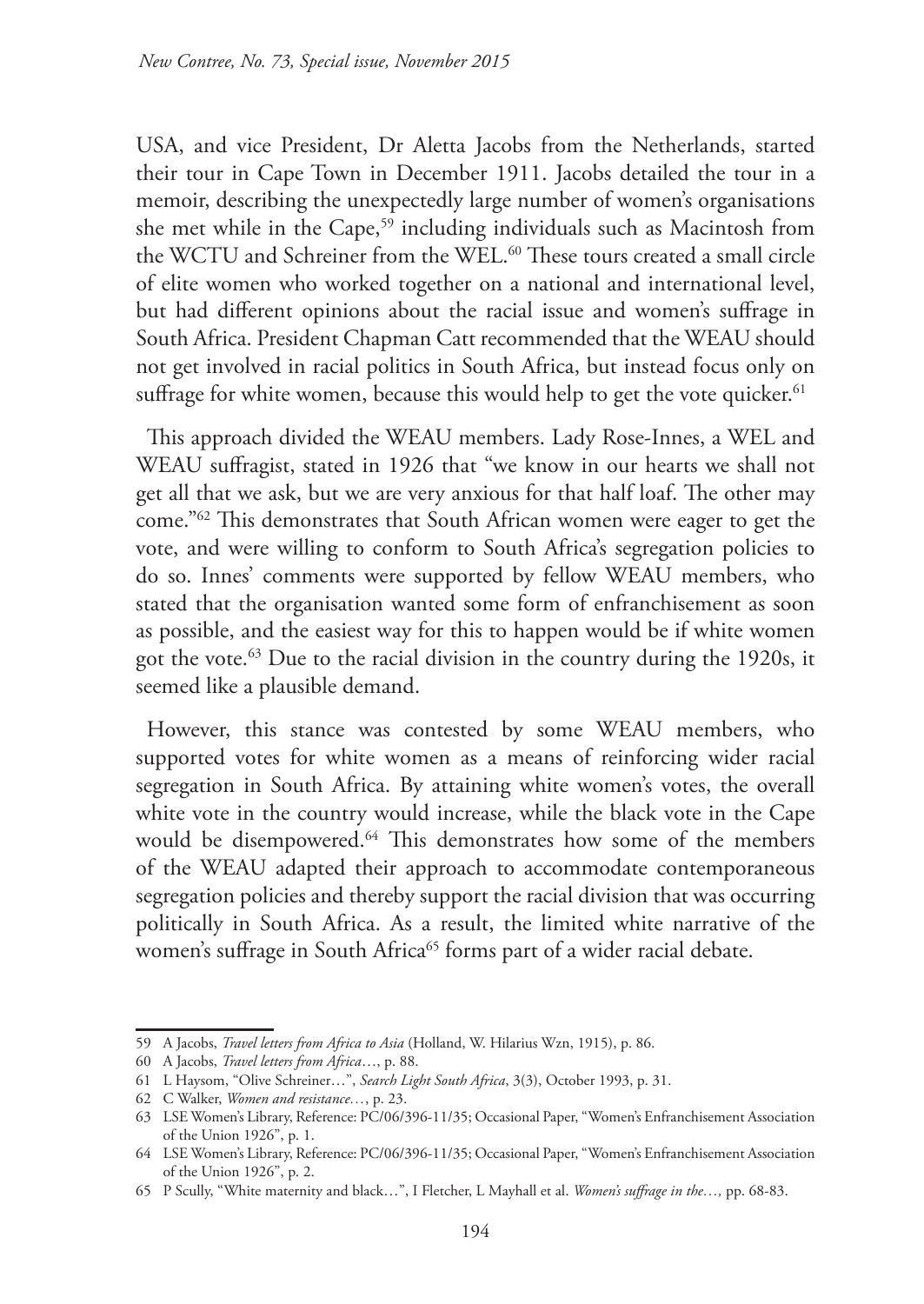This white narrative was clear in the WEAU's occasional papers,<sup>66</sup> which were available in English and Afrikaans: it comprised an appeal to a wider white audience beyond the English community. While information about the suffrage organisations affiliated with the WEAU were published, it is unclear what the relationship between the WEAU and WEL Cape branch was between 1912 and 1920. However, by 1923 and 1926 the WEL Cape branch had been published in the WEAU's periodicals, suggesting that the Cape WEL joined the WEAU in 1923.

It was through publications such as these occasional papers that WEL in the Cape was described by the WEAU as a proactive organisation. In 1923, the Cape WEL was labelled a "tax resisting league"67 that argued that, if women did not have the vote and were therefore not seen as citizens of the state by the government, then they should not be obligated to pay taxes like their male, enfranchised counterparts.68 By 1926, the Cape WEL was still active and organised several talks around the Cape Province. Solly, in particular, was pivotal in spreading the word about women's suffrage by speaking at student meetings and organising academics to give talks about the power and influence of women in society.<sup>69</sup> These meetings and discussions were important because they reached a diverse audience who had the opportunity to explore and understand ideas related to women's rights.

The WEL Cape branch used its international connections to further develop its knowledge and understanding of women's roles internationally. They organised women from the UK to speak at some of their meetings in the Cape,70 exposing their members to foreign women whose experiences and contexts differed from their own. These guest speakers provided first hand insights that allowed women to learn more about their experiences. The WEAU also published articles from foreigners visiting the country. One visitor in particular, Marguerite Fedden from Saint Joan's Social and Political Alliance, a Catholic women's society in London, criticised the South African women's movement for being confined to a "few intellectuals and

<sup>66</sup> Occasional papers were published by the WEAU in the 1920s as the organisation was changing the name and format of its publication from *Women's Outlook* to the newer *Flashlight*.

<sup>67</sup> LSE Women's Library, Reference: PC/06/396-11/35; Occasional Paper, "Women's Enfranchisement Association of the Union 1923", p. 4.

<sup>68</sup> LSE Women's Library, Reference: PC/06/396-11/35; Occasional Paper, "Women's Enfranchisement Association of the Union 1923", p. 3.

<sup>69</sup> LSE Women's Library, Reference: PC/06/396-11/35; Occasional Paper, "Women's Enfranchisement Association of the Union 1926", p. 6.

<sup>70</sup> LSE Women's Library, Reference: PC/06/396-11/35; Occasional Paper, "Women's Enfranchisement Association of the Union 1926", p. 4.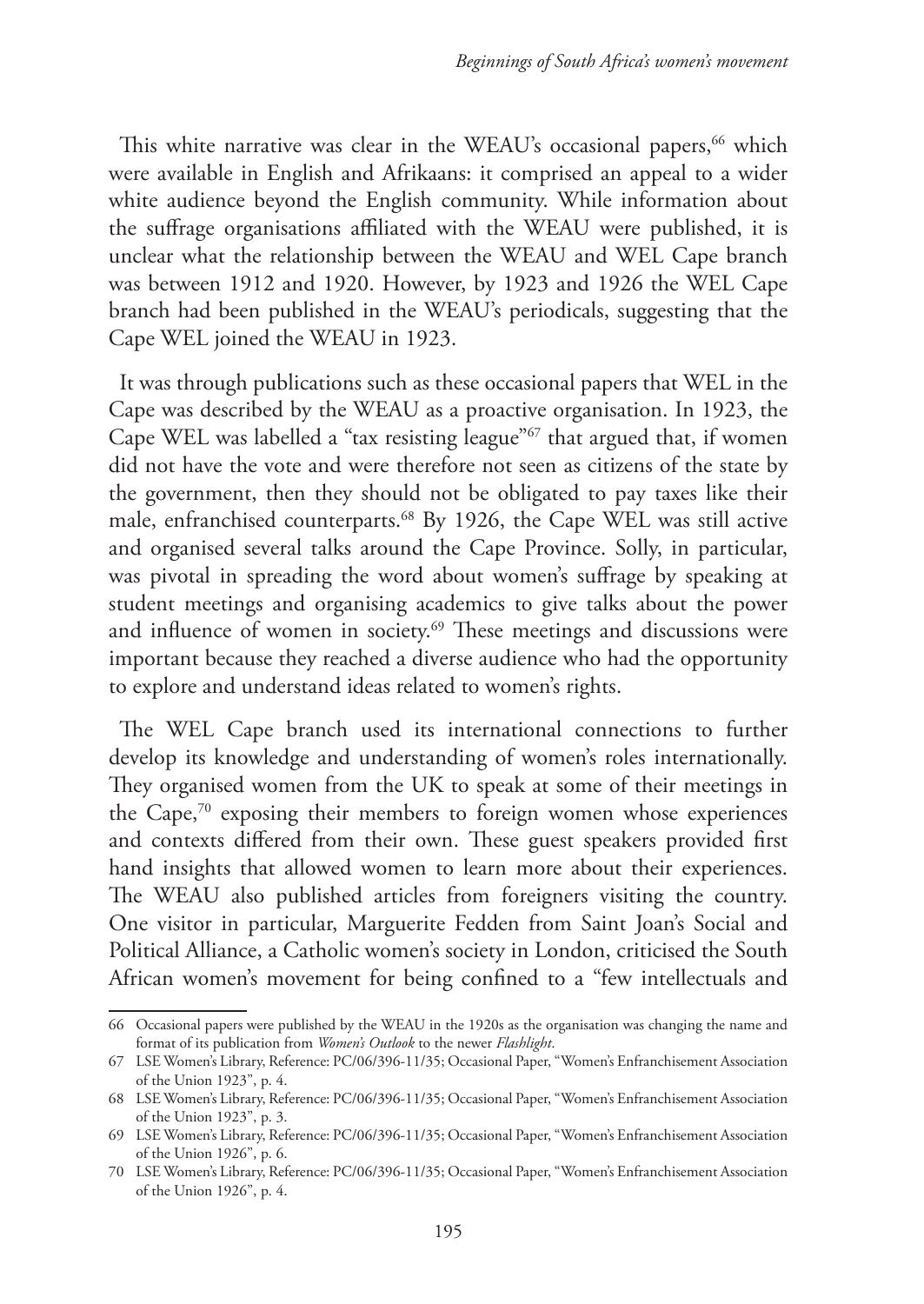progressives",71 indicating its infancy compared to the movement in the UK. What was most striking about Fedden's observation was her response to South Africa's political system. Fedden had the same stance as the IWSA's President Catt: women should stay clear of other political issues and should focus solely on getting the vote.72 She therefore advocated that only white women should have the vote.

The WEAU were conscious of what was happening overseas and published several pamphlets about the international women's movement. One such document, the "Combined Suffrage Bodies in the Union of South Africa", presented a detailed Suffrage calendar and highlighted countries where women had the vote by 1920, as well as the kinds of votes women had (i.e., whether they were municipal or national).<sup>73</sup> International conferences such as the International Women's Suffrage Alliance congress in Rome in 1923, were also reported on, as was South Africa's involvement in these events.

Implicit in the reporting on these events was the assumption that South African women should have the same ambitions as their English counterparts. Indeed, particular attention was paid to details such as the 20 Bills that were passed in the UK since 1918, which focused solely on women's and children's rights.74 The South African women's movement was labelled "passive"75 due to its lack of aggressive actions, such as hunger strikes, which were common practises in the UK suffrage movement.

The WEAU also published information related to the legal status of South African women. A booklet made available to the WEAU that stated important facts about the legal status of women in the Cape Province: due to the Roman-Dutch law of the Union of South Africa, there was not a distinction between men and women, but rather between public and political law.76 It was with this kind of knowledge that the WEAU could use to their advantage as part of their advocacy for women's enfranchisement.

<sup>71</sup> LSE Women's Library, Reference: PC/06/396-11/35; Occasional Paper, "Women's Enfranchisement Association of the Union 1926", p. 5.

<sup>72</sup> LSE Women's Library, Reference: PC/06/396-11/35; Occasional Paper, "Women's Enfranchisement Association of the Union 1926", p. 6.

<sup>73</sup> UCT Manuscripts and Archives, Cape Town, Reference: BC1129; Pamphlet, Combined Suffrage Bodies in the Union of South Africa, 1920, p. 4.

<sup>74</sup> LSE Women's Library, Reference PC/06/396-11/35; Occasional Paper, "Women's Enfranchisement Association of the Union 1926", p. 6.

<sup>75</sup> LSE Women's Library, Reference PC/06/396-11/35; Occasional Paper, "Women's Enfranchisement Association of the Union 1926", p. 7.

<sup>76</sup> UCT Manuscripts and Archives, Cape Town, Reference BC1129; Pamphlet, M De Villiers, "Some Points Concerning the Legal Status of Women in the Province of the Cape of Good Hope", March 1911, p. 1.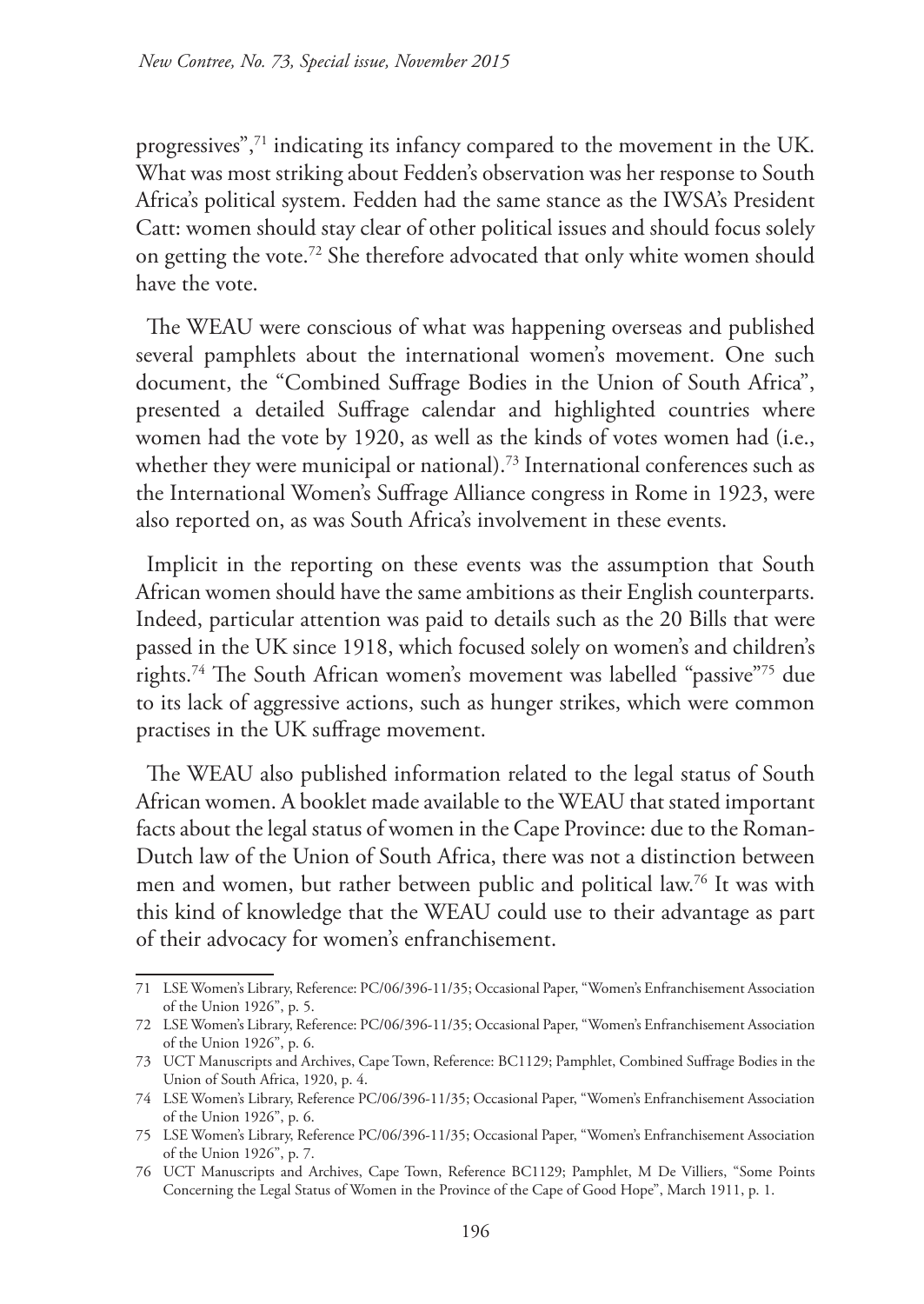Despite the ambition of these organisations, the South African media did not respond seriously to the WEL and the WEAU. According to the League's periodical *Flashlight*, "WEL was treated as a joke"77 while newspapers were patronising: the *Natal Mercury* called one WEL meeting a "picnic", implying its equivalence to a friendly, social gathering. There was an overall consensus that women did not have any business in politics, as their endeavours would ultimately fail.78 Regardless of these reports, the WEAU and WEL continued to promote white women's votes and succeeded when in 1930 the Women's Enfranchisement Bill was passed by Hertzog and the National Party government.

# **Conclusion**

The earlier women's movement in South Africa was closely linked to and influenced by its transnational links. It was through these links that the Women's Christian Temperance Union (WCTU) and the Women's Enfranchisement League (WEL) were created and were able to prosper in the Cape, which brought various opportunities for South African women. One of these opportunities included increased exposure to the international suffrage movement, which by the late nineteenth century was advocating female enfranchisement. The unique legal setting in the Cape also contributed to the demand for women's suffrage in South Africa. The Cape was the only area where qualified black men had the right to vote, depending on the property they owned and their education, whereas white women in the Cape did not have the right to vote at all. This specific context signified that race was not the only issue that decided enfranchisement, but rather that enfranchisement was also determined by gender.

While gender was one of the deciding factors determining who could vote in the Cape, this did not prevent women representing different races from working together to support women's suffrage. If anything, it seemed to do the opposite, encouraging further cooperation between the Coloured and Native Union and the WCTU, while the WEL's aims included acquiring the vote for all women in South Africa, regardless of race. In this sense, these two organisations were ahead of their time: they fought inadvertently for racial equality and were progressive in their thinking, as was demonstrated by their alliances with multiracial organisations.

<sup>77</sup> Wits Historical Papers, Johannesburg, Reference A133 Pamphlet: *Flashlight*- Victory Number, 1930, p. 28.

<sup>78</sup> C Walker, *Women and gender…,* p. 335.